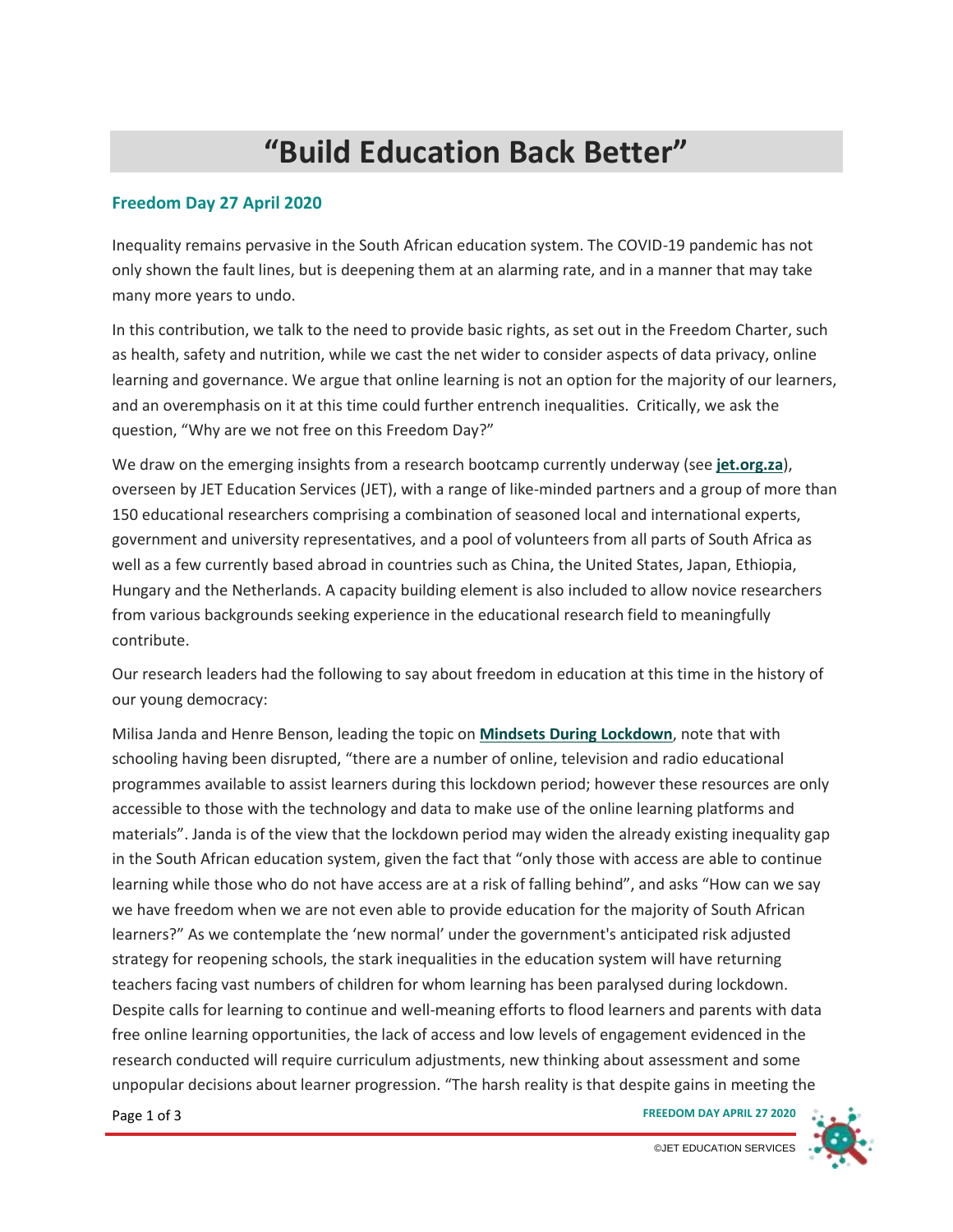constitutional obligations of free basic education, this pandemic reminds us that free does not mean equal."

Advancing freedom means that every child in South Africa has a knowledgeable, skilled and committed teacher. In the teacher education sector, it is paramount to ensure that the preparation of pre-service teachers is not compromised during this time. A group of teacher educators drawn from across the higher education sector and led by Lee Rusznyak, are developing an alternative, but nevertheless authentic, **[Teaching Practicum](https://www.jet.org.za/research-bootcamp/theme-11)** session that enriches and extends pre-service teachers' normal practical learning. The sector carries the responsibility of ensuring that newly qualified teachers understand what they are doing in the classroom and can enable learning, from their very first day on the job.

Naziema Jappie, leading the group on **[Governance and Management in Higher Education](https://www.jet.org.za/research-bootcamp/theme-8)** institutions, argues that the COVID-19 pandemic has "forced universities around the world, including South Africa, to rethink their business models. Traditional forms of teaching, learning, assessment and graduations have been thrown out and the digital platform has come alive, exposing profound disparities and inequalities putting vulnerable students at risk." Jappie is of the view that despite the concerns and opposition to on-line learning, it is "imperative that we focus on being inclusive and participatory so we can jointly embrace the digital platform". She adds that the pandemic will test the spirit and ingenuity of the most experienced leaders and activists, and the time we are living through allows higher education to take up challenges, and turn them into opportunities for the future post COVID-19.

The research team on **[Home Educational Experiences](https://www.jet.org.za/research-bootcamp/theme-1)** of 16 South African families during the lockdown, led by Nick Taylor, concluded that:

- The three Model C and four high-fee independent schools are providing work for their learners, generally using a combination of internet- and print-based materials.
- Of the two low-fee independent schools, one is providing work for their learners.
- Of the seven public schools, only one is making an effort to keep their learners active during the lockdown.

According to the emerging research "these patterns clearly show how better-resourced schools attended by learners from more affluent families are keeping their learners busy, while learners from poorer families who attend public schools are mostly not doing school work during this time. Since a good education is the key tool for learners from poor families to escape the poverty trap, the findings of this study support the view that many public schools are not providing optimal conditions for learners to improve their life chances. In this way, schooling reproduces the stark inequalities which characterise South African society".

"Building education back better" makes so much sense in our country. The phrase is borrowed from **[Save The Children](https://www.savethechildren.org/)** and the **[World Bank](https://www.worldbank.org/)** who adopted the approach some 20 years ago; it has been taken up by Deva Govender and his team working on the topic of how various countries managed their education systems during disasters, the steps they took to re-establish normality and lessons for **[Post](https://www.jet.org.za/research-bootcamp/theme-10)** 

Page 2 of 3 **FREEDOM DAY APRIL 27 2020**